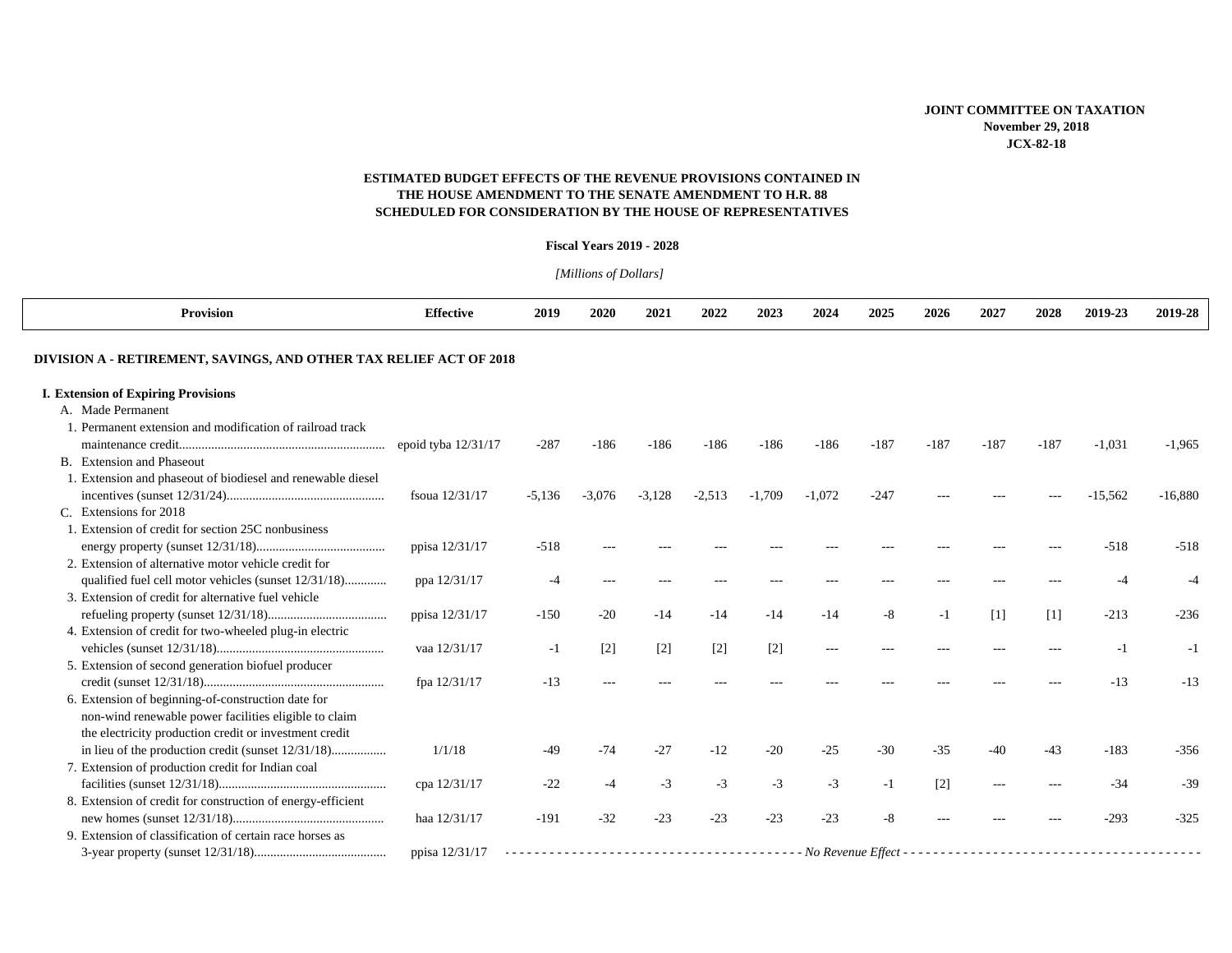| <b>Provision</b>                                             | <b>Effective</b> | 2019     | 2020     | 2021   | 2022  | 2023         | 2024  | 2025  | 2026  | 2027  | 2028              | 2019-23                                                                           | 2019-28  |
|--------------------------------------------------------------|------------------|----------|----------|--------|-------|--------------|-------|-------|-------|-------|-------------------|-----------------------------------------------------------------------------------|----------|
| 10. Extension of special depreciation allowance for second   |                  |          |          |        |       |              |       |       |       |       |                   |                                                                                   |          |
| generation biofuel plant property (sunset 12/31/18)          | ppisa 12/31/17   |          |          |        |       |              |       |       |       |       |                   | --------------------- Negligible Revenue Effect --------------------------------- |          |
| 11. Extension of energy efficient commercial buildings       |                  |          |          |        |       |              |       |       |       |       |                   |                                                                                   |          |
|                                                              | ppisa 12/31/17   | $-83$    | 2        | 2      | 1     | $\mathbf{1}$ | -1    | -1    | -1    | 1     | $\lceil 1 \rceil$ | $-77$                                                                             | $-73$    |
| 12. Extension of election to expense mine safety             |                  |          |          |        |       |              |       |       |       |       |                   |                                                                                   |          |
|                                                              | ppisa 12/31/17   |          |          |        |       |              |       |       |       |       |                   |                                                                                   |          |
| 13. Extension of special rule for sales or dispositions to   |                  |          |          |        |       |              |       |       |       |       |                   |                                                                                   |          |
| implement Federal Energy Regulatory Commission               |                  |          |          |        |       |              |       |       |       |       |                   |                                                                                   |          |
| ("FERC") or State electric restructuring policy for          |                  |          |          |        |       |              |       |       |       |       |                   |                                                                                   |          |
|                                                              | da 12/31/17      | $-158$   | 25       | 25     | 25    | 25           | 25    | 25    | 8     |       |                   | $-58$                                                                             |          |
| 14. Extension of excise tax credits and outlay payments      |                  |          |          |        |       |              |       |       |       |       |                   |                                                                                   |          |
| for alternative fuel, and excise tax credits for             |                  |          |          |        |       |              |       |       |       |       |                   |                                                                                   |          |
|                                                              | fsoua 12/31/17   | $-4,573$ | $-1.834$ | $-688$ |       |              |       |       |       |       |                   | $-7,095$                                                                          | $-7.095$ |
| 15. Extension of 7-year recovery period for motorsports      |                  |          |          |        |       |              |       |       |       |       |                   |                                                                                   |          |
|                                                              | ppisa 12/31/17   | $-23$    | $-17$    | $-12$  | -8    | -6           | -6    | $-4$  | $[1]$ | 2     | 2                 | $-65$                                                                             | $-70$    |
| 16. Extension of accelerated depreciation for business       |                  |          |          |        |       |              |       |       |       |       |                   |                                                                                   |          |
| property on an Indian reservation (sunset 12/31/18)          | ppisa 12/31/17   | $-21$    | $-8$     | $-3$   | $[2]$ | $[2]$        | $-1$  | $-3$  | $-4$  |       |                   | $-32$                                                                             | $-48$    |
| 17. Extension of special expensing rules for certain film,   |                  |          |          |        |       |              |       |       |       |       |                   |                                                                                   |          |
| television, and live theatrical productions (sunset          |                  |          |          |        |       |              |       |       |       |       |                   |                                                                                   |          |
|                                                              | pca 12/31/17     | $-141$   | 47       | 94     |       |              |       |       |       |       |                   |                                                                                   |          |
| 18. Extension of Indian employment tax credit (sunset)       |                  |          |          |        |       |              |       |       |       |       |                   |                                                                                   |          |
|                                                              | tyba 12/31/17    | $-53$    | -6       | $[2]$  | $[2]$ | $[2]$        | $[2]$ | $[2]$ | $[2]$ | $[2]$ | $[2]$             | $-59$                                                                             | $-59$    |
| 19. Extension of mine rescue team training credit (sunset    |                  |          |          |        |       |              |       |       |       |       |                   |                                                                                   |          |
|                                                              | tyba 12/31/17    | $-1$     | $[2]$    | $[2]$  | $[2]$ | $[2]$        | $[2]$ | $[2]$ | $[2]$ | $[2]$ | $\sim$            | $-2$                                                                              | $-2$     |
| 20. Extension of exclusion from gross income of              |                  |          |          |        |       |              |       |       |       |       |                   |                                                                                   |          |
| discharge of indebtedness on qualified principal             |                  |          |          |        |       |              |       |       |       |       |                   |                                                                                   |          |
|                                                              | doia 12/31/17    | $-1,377$ |          |        |       |              |       |       |       |       |                   | $-1,377$                                                                          | $-1,377$ |
| 21. Extension of mortgage insurance premiums treated as      |                  |          |          |        |       |              |       |       |       |       |                   |                                                                                   |          |
|                                                              | apoaa 12/31/17   | $-453$   | $---$    |        |       |              |       |       |       |       |                   | $-453$                                                                            | $-453$   |
| 22. Extension of above-the-line deduction for qualified      |                  |          |          |        |       |              |       |       |       |       |                   |                                                                                   |          |
|                                                              | tyba 12/31/17    | $-293$   | ---      |        |       |              |       |       |       |       |                   | $-293$                                                                            | $-293$   |
| 23. Extension of empowerment zone tax incentives (sunset     |                  |          |          |        |       |              |       |       |       |       |                   |                                                                                   |          |
|                                                              | tyba 12/31/17    | $-235$   | $-23$    | $-1$   | $-1$  | $-2$         | $-3$  | $-4$  | $-4$  | $-5$  | $-5$              | $-263$                                                                            | $-284$   |
| 24. Extension of American Samoa economic development         |                  |          |          |        |       |              |       |       |       |       |                   |                                                                                   |          |
|                                                              | tyba 12/31/17    | $-8$     |          |        |       |              |       |       |       |       |                   | -8                                                                                | -8       |
| D. Extensions for 2019                                       |                  |          |          |        |       |              |       |       |       |       |                   |                                                                                   |          |
| 1. Extension of Oil Spill Liability Trust Fund financing     |                  |          |          |        |       |              |       |       |       |       |                   |                                                                                   |          |
|                                                              | fcmba DOE        |          |          |        |       |              |       |       |       |       |                   |                                                                                   |          |
| 2. Black Lung Disability Trust Fund excise tax - increase in |                  |          |          |        |       |              |       |       |       |       |                   |                                                                                   |          |
| amount of excise tax on coal (sunset 12/31/19)               | sa 12/31/18      | 127      | 42       |        |       |              |       |       |       |       |                   | 169                                                                               | 169      |

**Total of Extension of Expiring Provisions...................................................................... -13,663 -5,164 -3,964 -2,734 -1,937 -1,307 -466 -222 -233 -237 -27,465 -29,930**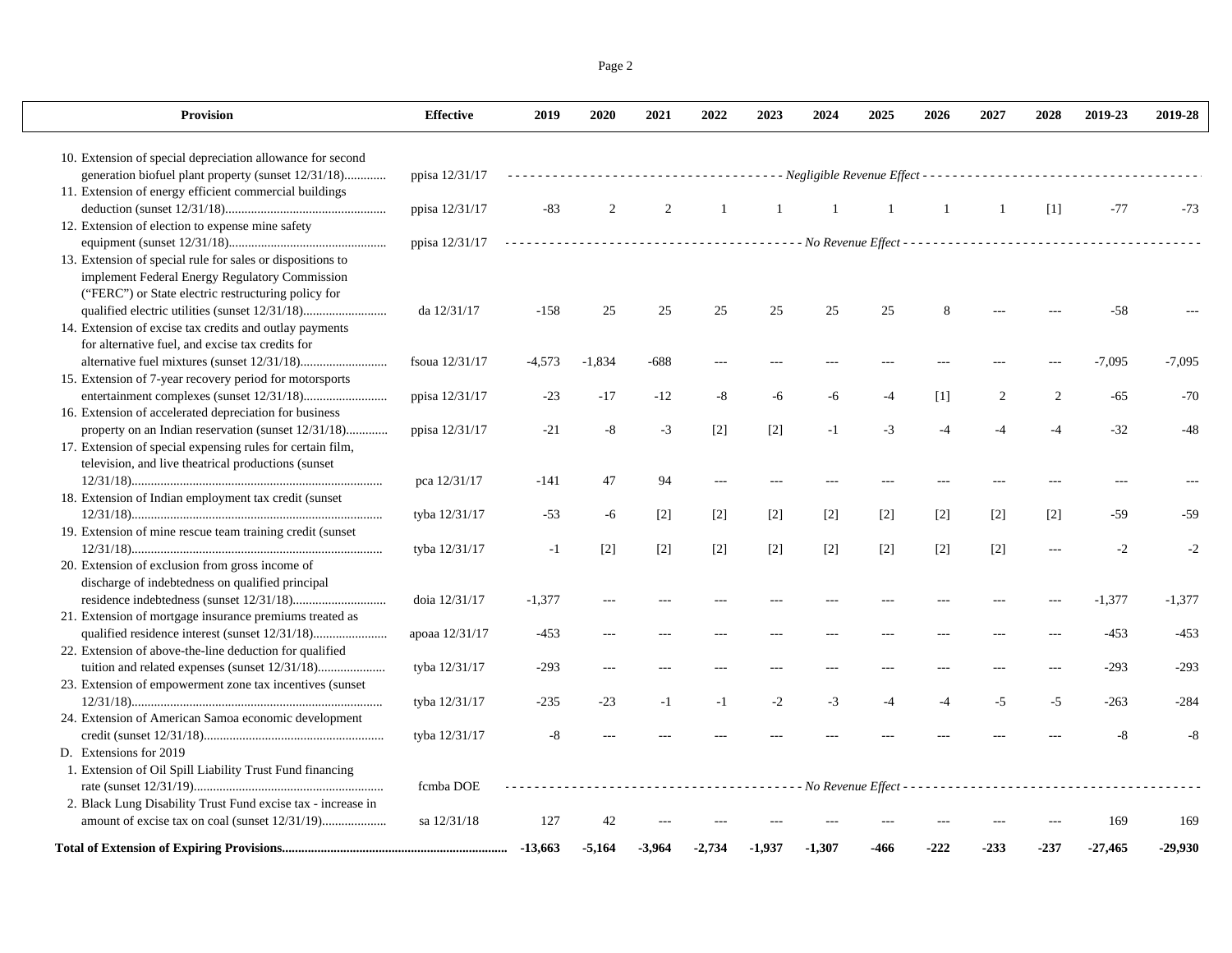Page 3

| Provision                                                     | <b>Effective</b>  | 2019     | 2020   | 2021   | 2022   | 2023   | 2024              | 2025                                                            | 2026   | 2027              | 2028              | 2019-23  | 2019-28  |
|---------------------------------------------------------------|-------------------|----------|--------|--------|--------|--------|-------------------|-----------------------------------------------------------------|--------|-------------------|-------------------|----------|----------|
| II. Disaster Tax Relief [3]                                   |                   |          |        |        |        |        |                   |                                                                 |        |                   |                   |          |          |
| 1. Special disaster-related rules for use of retirement funds | <b>DOE</b>        | -67      | -49    | $-21$  | $-18$  | -8     | $\lceil 2 \rceil$ | $[2]$                                                           | $[2]$  | $\lceil 2 \rceil$ | $\lceil 2 \rceil$ | $-163$   | $-163$   |
| 2. Employee retention credit for employers affected by        |                   |          |        |        |        |        |                   |                                                                 |        |                   |                   |          |          |
| Hurricane Florence, Hurricane Michael, Typhoon                |                   |          |        |        |        |        |                   |                                                                 |        |                   |                   |          |          |
| Mangkhut, Typhoon Yutu, Mendocino wildfires, Camp and         |                   |          |        |        |        |        |                   |                                                                 |        |                   |                   |          |          |
| Woolsey wildfires, Kilauea volcanic eruption and              |                   |          |        |        |        |        |                   |                                                                 |        |                   |                   |          |          |
| earthquakes, and Hawaii severe storms, flooding,              |                   |          |        |        |        |        |                   |                                                                 |        |                   |                   |          |          |
|                                                               | $[4]$             | $-126$   | $-21$  | $-11$  | -6     | $-3$   |                   |                                                                 |        |                   |                   | $-167$   | $-167$   |
| 3. Additional disaster-related tax relief provisions:         |                   |          |        |        |        |        |                   |                                                                 |        |                   |                   |          |          |
| a. Temporary suspension of limitations on charitable          |                   |          |        |        |        |        |                   |                                                                 |        |                   |                   |          |          |
|                                                               | $[5]$             | $-2,575$ | 1,266  | 398    | 232    | 158    | 92                |                                                                 |        |                   |                   | $-521$   | $-429$   |
| b. Special rules for qualified disaster-related personal      |                   |          |        |        |        |        |                   |                                                                 |        |                   |                   |          |          |
|                                                               |                   |          |        |        |        |        |                   |                                                                 | $[2]$  |                   |                   | $-2,672$ | $-2,672$ |
|                                                               | [6]               | $-1,336$ | $-935$ | $-267$ | $-134$ | $[2]$  | $[2]$             | $[2]$                                                           |        | $[2]$             | $[2]$             |          |          |
| c. Special rule for determining earned income for             |                   |          |        |        |        |        |                   |                                                                 |        |                   |                   |          |          |
| purposes of the earned income credit and child tax            |                   |          |        |        |        |        |                   |                                                                 |        |                   |                   |          |          |
|                                                               | [8]               | $-257$   | -64    |        |        |        |                   |                                                                 |        |                   |                   | $-322$   | $-322$   |
| 4. Treatment of the Certain Possessions                       |                   |          |        |        |        |        |                   |                                                                 |        |                   |                   |          |          |
| a. Payments to Guam and the Commonwealth of the               |                   |          |        |        |        |        |                   |                                                                 |        |                   |                   |          |          |
|                                                               | $\rm DOE$         |          |        |        |        |        |                   |                                                                 |        |                   |                   |          |          |
|                                                               | <b>DOE</b>        |          |        |        |        |        |                   |                                                                 |        |                   |                   |          |          |
|                                                               | Fddda 12/31/17    |          |        |        |        |        |                   | - - - Negligible Revenue Effect - - - - - - - - - - - - - - - - |        |                   |                   |          |          |
|                                                               |                   | $-4,361$ | 197    | 99     | 74     | 147    | 92                | $[2]$                                                           | $[2]$  | $[2]$             | $[2]$             | $-3,845$ | $-3,753$ |
| <b>III.</b> Retirement and Savings                            |                   |          |        |        |        |        |                   |                                                                 |        |                   |                   |          |          |
| A. Expanding and Preserving Retirement Savings                |                   |          |        |        |        |        |                   |                                                                 |        |                   |                   |          |          |
| 1. Multiple employer plans and pooled employer plans;         |                   |          |        |        |        |        |                   |                                                                 |        |                   |                   |          |          |
|                                                               | pyba 12/31/19     | $-17$    | $-21$  | -89    | $-194$ | $-301$ | $-411$            | $-524$                                                          | $-694$ | $-710$            | $-727$            | $-621$   | $-3.688$ |
| 2. Rules relating to election of safe harbor 401(k) status    | pyba 12/31/18     |          | .      |        |        |        |                   | ----------- Negligible Revenue Effect ------------              |        |                   |                   |          |          |
| 3. Certain taxable non-tuition fellowship and stipend         |                   |          |        |        |        |        |                   |                                                                 |        |                   |                   |          |          |
| payments treated as compensation for IRA purposes             | tyba 12/31/18     | $[2]$    | $[2]$  | $[2]$  | $[2]$  | $[2]$  | $\lceil 2 \rceil$ | $[2]$                                                           | $[2]$  | $[2]$             | $-1$              | $-1$     | $-3$     |
| 4. Repeal of maximum age for traditional IRA                  |                   |          |        |        |        |        |                   |                                                                 |        |                   |                   |          |          |
|                                                               | cmf tyba 12/31/18 | $-3$     | $-5$   | -6     | $-7$   | $-7$   | $-9$              | $-10$                                                           | $-10$  | $-11$             | $-12$             | $-28$    | $-80$    |
| 5. Qualified employer plans prohibited from making loans      |                   |          |        |        |        |        |                   |                                                                 |        |                   |                   |          |          |
| through credit cards and other similar arrangements           | lma DOE           |          |        |        |        |        |                   |                                                                 |        |                   |                   |          |          |
| 6. Portability of lifetime income investments                 | pyba 12/31/18     |          |        |        |        |        |                   |                                                                 |        |                   |                   |          |          |
| 7. Treatment of custodial accounts on termination of section  |                   |          |        |        |        |        |                   |                                                                 |        |                   |                   |          |          |
|                                                               | <b>DOE</b>        |          |        |        |        |        |                   |                                                                 |        |                   |                   |          |          |
| 8. Clarification of retirement income account rules relating  |                   |          |        |        |        |        |                   |                                                                 |        |                   |                   |          |          |
|                                                               | ybbo/a DOE        |          |        |        |        |        |                   |                                                                 |        |                   |                   |          |          |
| 9. Increase in 10-percent cap in automatic enrollment safe    |                   |          |        |        |        |        |                   |                                                                 |        |                   |                   |          |          |
|                                                               |                   |          |        |        |        |        |                   |                                                                 |        |                   |                   |          |          |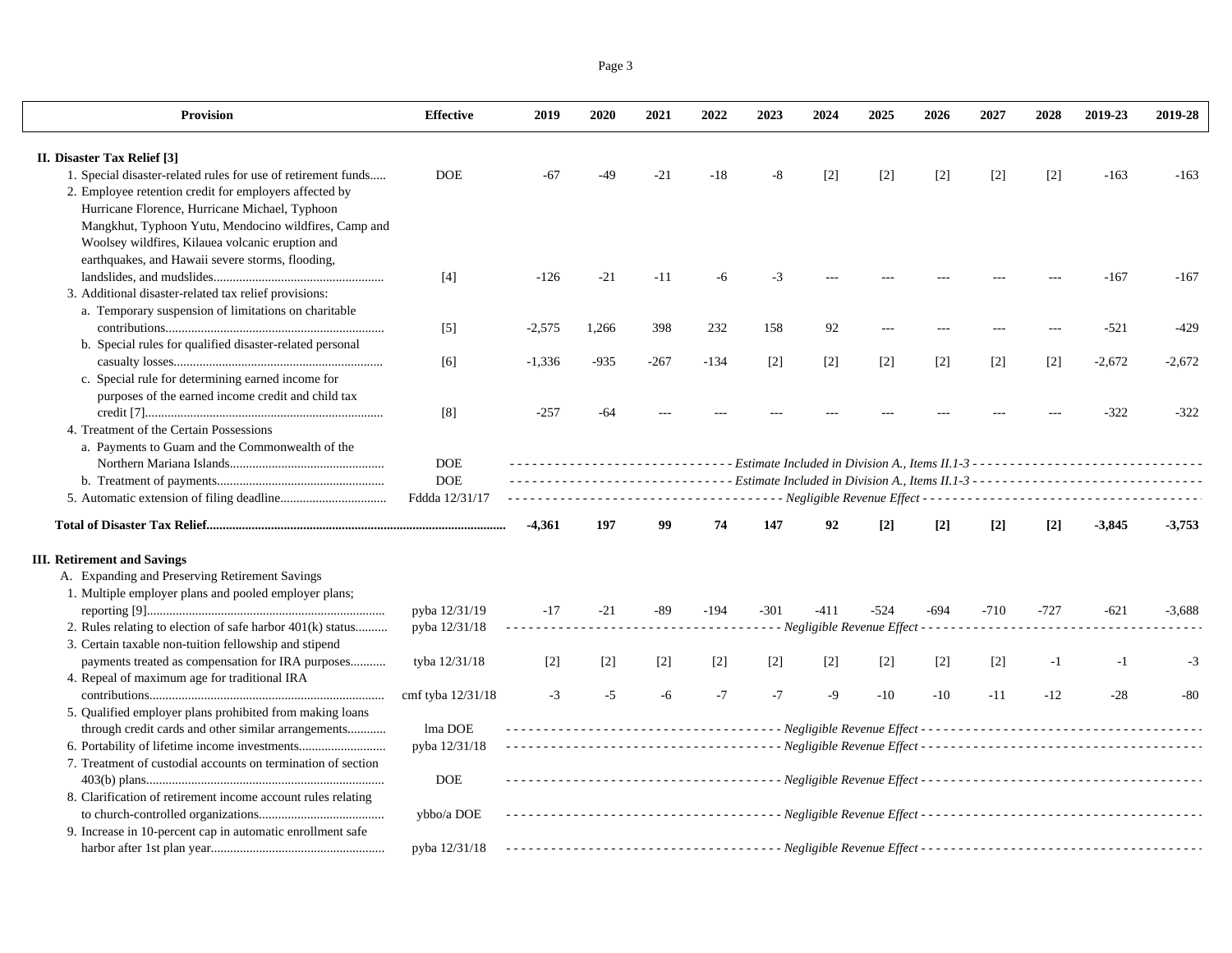|--|--|

| <b>Provision</b>                                             | <b>Effective</b>  | 2019              | 2020   | 2021   | 2022   | 2023     | 2024     | 2025                                          | 2026     | 2027     | 2028     | 2019-23  | 2019-28   |
|--------------------------------------------------------------|-------------------|-------------------|--------|--------|--------|----------|----------|-----------------------------------------------|----------|----------|----------|----------|-----------|
| 10. Increase in credit limitation for small employer pension |                   |                   |        |        |        |          |          |                                               |          |          |          |          |           |
|                                                              | tyba 12/31/18     | $-1$              | $-1$   | $-1$   | $-1$   | $-1$     | $-1$     | $-1$                                          | $-1$     | $-1$     | $-2$     | -6       | $-13$     |
| 11. Small employer additional automatic enrollment credit    | tyba 12/31/18     | $[2]$             | $[2]$  | $[2]$  | $[2]$  | $[2]$    | $[2]$    | $[2]$                                         | $[2]$    | $[2]$    | $[2]$    | $[2]$    | $-1$      |
| 12. Exemption from required minimum distribution rules       |                   |                   |        |        |        |          |          |                                               |          |          |          |          |           |
| for individuals with certain account balances;               |                   |                   |        |        |        |          |          |                                               |          |          |          |          |           |
| required reporting of DC plan account balances for           |                   |                   |        |        |        |          |          |                                               |          |          |          |          |           |
|                                                              | [10]              |                   | -399   | $-487$ | $-535$ | $-645$   | $-670$   | $-694$                                        | $-875$   | $-942$   | $-980$   | $-2,066$ | $-6,229$  |
| 13. Elective deferrals by members of the ready reserve of a  |                   |                   |        |        |        |          |          |                                               |          |          |          |          |           |
|                                                              | pyba 12/31/18     | -8                | -8     | $-8$   | $-9$   | $-9$     | $-10$    | $-10$                                         | $-12$    | $-12$    | $-13$    | $-42$    | -99       |
| B. Administrative Improvements                               |                   |                   |        |        |        |          |          |                                               |          |          |          |          |           |
| 1. Plan adopted by filing due date for year may be           |                   |                   |        |        |        |          |          |                                               |          |          |          |          |           |
|                                                              | paf tyba 12/31/18 |                   | $-10$  | $-10$  | $-11$  | $-12$    | $-13$    | $-14$                                         | $-15$    | $-16$    | $-18$    | $-43$    | $-119$    |
| 2. Modification of nondiscrimination rules to protect older, |                   |                   |        |        |        |          |          |                                               |          |          |          |          |           |
|                                                              | generally DOE     |                   |        |        |        |          |          |                                               |          |          |          |          |           |
| 3. Fiduciary safe harbor for selection of lifetime income    |                   |                   |        |        |        |          |          |                                               |          |          |          |          |           |
|                                                              | <b>DOE</b>        |                   |        |        |        |          |          |                                               |          |          |          |          |           |
|                                                              | <b>DOE</b>        |                   |        |        |        | .        |          | - No Budget Effect - - - - - - - - -          |          |          |          |          |           |
| 5. Modification of PBGC premiums for CSEC plans [7][11]      | pyba 12/31/18     | $-115$            | -121   | $-126$ | $-131$ | $-136$   | $-141$   | $-147$                                        | $-152$   | $-153$   | $-154$   | $-629$   | $-1,376$  |
| C. Other Savings Provisions                                  |                   |                   |        |        |        |          |          |                                               |          |          |          |          |           |
| 1. Penalty-free retirement distributions for new births and  |                   |                   |        |        |        |          |          |                                               |          |          |          |          |           |
|                                                              | dma 12/31/18      | $-2$              | $-19$  | $-55$  | $-97$  | $-149$   | $-209$   | $-268$                                        | $-322$   | $-352$   | $-378$   | $-322$   | $-1,852$  |
|                                                              |                   |                   |        |        |        |          |          |                                               |          |          |          |          |           |
|                                                              |                   | -146              | $-584$ | $-782$ | $-985$ | $-1,260$ | $-1,464$ | $-1,668$                                      | $-2,081$ | $-2.197$ | $-2,285$ | $-3,758$ | $-13,460$ |
| <b>IV.</b> American Innovation                               |                   |                   |        |        |        |          |          |                                               |          |          |          |          |           |
| A. Simplification and expansion of deduction for start-up    |                   |                   |        |        |        |          |          |                                               |          |          |          |          |           |
|                                                              | $[14]$            | -44               | -109   | $-153$ | $-198$ | $-246$   | $-295$   | $-346$                                        | $-356$   | $-365$   | $-414$   | -750     | $-2,527$  |
| B. Preservation of start-up net operating losses and tax     |                   |                   |        |        |        |          |          |                                               |          |          |          |          |           |
|                                                              | tyea $9/10/18$    | $-17$             | $-32$  | $-55$  | $-90$  | $-144$   | $-225$   | $-329$                                        | $-410$   | $-503$   | $-603$   | -338     | $-2,408$  |
|                                                              |                   | -61               | -141   | $-208$ | $-288$ | $-390$   | $-520$   | $-675$                                        | -766     | $-868$   | $-1,017$ | $-1,088$ | $-4,935$  |
| V. Certain Tax Technical Corrections and Clarifications      |                   |                   |        |        |        |          |          |                                               |          |          |          |          |           |
| A. Technical Corrections                                     |                   |                   |        |        |        |          |          |                                               |          |          |          |          |           |
| 1. Technical amendments relating to Public Law 115–97        | [15]              |                   |        |        |        |          |          |                                               |          |          |          |          |           |
| <b>B.</b> Clarifications                                     |                   |                   |        |        |        |          |          |                                               |          |          |          |          |           |
| 1. Clarification of treatment of veterans as specified group |                   |                   |        |        |        |          |          |                                               |          |          |          |          |           |
| for purposes of the low-income housing tax credit; and       | bibo/a DOE        | $\lceil 2 \rceil$ | $-1$   | $-1$   | $-2$   | -3       |          |                                               | $-5$     | $-5$     | -6       | $-7$     | $-31$     |
| 2. Clarification of general public use requirement for       |                   |                   |        |        |        |          |          |                                               |          |          |          |          |           |
|                                                              | bibo/a DOE        |                   |        |        |        |          |          | Estimate Included in Division A., Item V.B.1. |          |          |          |          |           |
|                                                              |                   |                   |        |        |        |          |          |                                               |          |          |          |          |           |
|                                                              |                   | $[2]$             | $-1$   | $-1$   | $-2$   | $-3$     | -4       |                                               | -5       | $-5$     | -6       | -7       | $-31$     |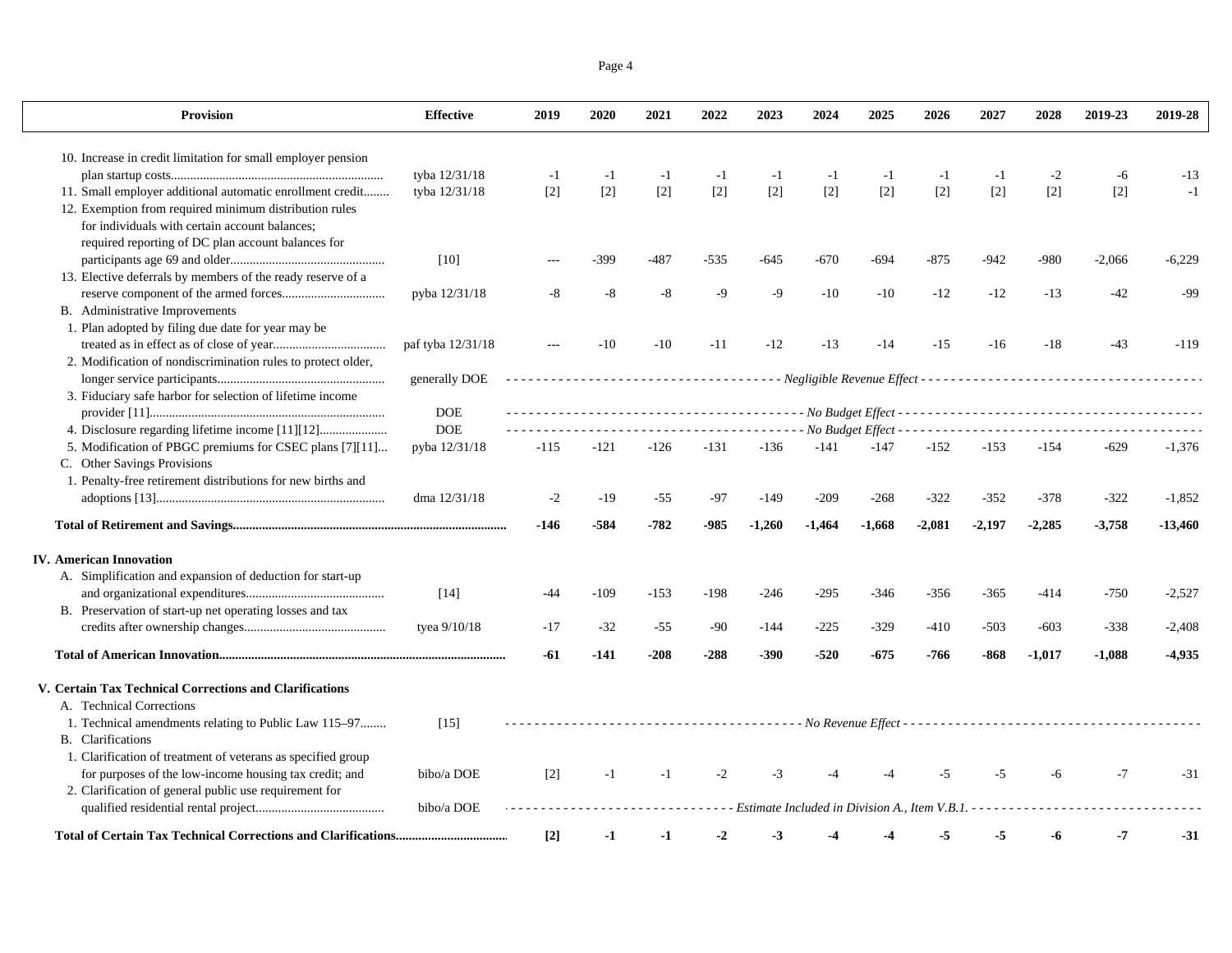| Provision                                                                                     | <b>Effective</b> | 2019      | 2020     | 2021     | 2022   | 2023     | 2024                                    | 2025     | 2026     | 2027                                                                                                                                                 | 2028     | 2019-23   | 2019-28   |
|-----------------------------------------------------------------------------------------------|------------------|-----------|----------|----------|--------|----------|-----------------------------------------|----------|----------|------------------------------------------------------------------------------------------------------------------------------------------------------|----------|-----------|-----------|
|                                                                                               |                  |           |          |          |        |          |                                         |          |          |                                                                                                                                                      |          |           |           |
| <b>VI. Exempt Organizations</b><br>1. Repeal of increase in unrelated business taxable income |                  |           |          |          |        |          |                                         |          |          |                                                                                                                                                      |          |           |           |
|                                                                                               | apoia 12/31/17   | $-255$    | $-151$   | $-154$   | $-158$ | $-163$   | $-168$                                  | $-173$   | $-179$   | $-185$                                                                                                                                               | $-191$   | $-880$    | $-1,776$  |
| 2. Certain purchases of employee-owned stock disregarded                                      |                  |           |          |          |        |          |                                         |          |          |                                                                                                                                                      |          |           |           |
| for purposes of foundation tax on excess business holdings.                                   |                  |           |          |          |        |          |                                         |          |          | $\frac{1}{2} \left( \frac{1}{2} \right) \left( \frac{1}{2} \right) \left( \frac{1}{2} \right) \left( \frac{1}{2} \right) \left( \frac{1}{2} \right)$ |          |           |           |
|                                                                                               | $[16]$           |           |          |          |        |          | - Negligible Revenue Effect - - - - - - |          |          |                                                                                                                                                      |          |           |           |
|                                                                                               |                  | $-255$    | $-151$   | $-154$   | $-158$ | $-163$   | $-168$                                  | $-173$   | $-179$   | $-185$                                                                                                                                               | -191     | -880      | $-1,776$  |
|                                                                                               |                  | $-18,485$ | $-5,844$ | $-5,010$ | -4,092 | $-3,606$ | $-3,371$                                | $-2,986$ | $-3,253$ | $-3,488$                                                                                                                                             | $-3,736$ | $-37,043$ | $-53,885$ |
| <b>DIVISION B - TAXPAYER FIRST ACT OF 2018</b>                                                |                  |           |          |          |        |          |                                         |          |          |                                                                                                                                                      |          |           |           |
| <b>I. Putting Taxpayers First</b>                                                             |                  |           |          |          |        |          |                                         |          |          |                                                                                                                                                      |          |           |           |
| A. Independent Appeals Process                                                                |                  |           |          |          |        |          |                                         |          |          |                                                                                                                                                      |          |           |           |
| 1. Establishment of Internal Revenue Service Independent                                      |                  |           |          |          |        |          |                                         |          |          |                                                                                                                                                      |          |           |           |
|                                                                                               | $[17]$           |           |          |          |        |          |                                         |          |          |                                                                                                                                                      |          |           |           |
| B. Improved Service                                                                           |                  |           |          |          |        |          |                                         |          |          |                                                                                                                                                      |          |           |           |
|                                                                                               | <b>DOE</b>       |           |          |          |        |          |                                         |          |          |                                                                                                                                                      |          |           |           |
|                                                                                               | <b>DOE</b>       |           |          |          |        |          |                                         |          |          |                                                                                                                                                      |          |           |           |
| 3. codification of low-income exception for user fees in                                      |                  |           |          |          |        |          |                                         |          |          |                                                                                                                                                      |          |           |           |
|                                                                                               | osa DOE          |           |          |          |        |          |                                         |          |          |                                                                                                                                                      |          |           |           |
| C. Sensible Enforcement                                                                       |                  |           |          |          |        |          |                                         |          |          |                                                                                                                                                      |          |           |           |
| 1. Internal Revenue Service seizure requirements with                                         |                  |           |          |          |        |          |                                         |          |          |                                                                                                                                                      |          |           |           |
|                                                                                               | <b>DOE</b>       |           |          |          |        |          |                                         |          |          |                                                                                                                                                      |          |           |           |
| 2. Exclusion of interest received in action to recover                                        |                  |           |          |          |        |          |                                         |          |          |                                                                                                                                                      |          |           |           |
| property seized by the Internal Revenue Service                                               |                  |           |          |          |        |          |                                         |          |          |                                                                                                                                                      |          |           |           |
|                                                                                               | irooa DOE        | $[2]$     | $[2]$    | $[2]$    | $[2]$  | $[2]$    | $[2]$                                   | $[2]$    | $[2]$    | $[2]$                                                                                                                                                | $[2]$    | $[2]$     | $-1$      |
| 3. Clarification of equitable relief from joint liability                                     | porfopooa DOE    |           |          |          |        |          |                                         |          |          |                                                                                                                                                      |          |           |           |
| 4. Modification of procedures for issuance of                                                 |                  |           |          |          |        |          |                                         |          |          |                                                                                                                                                      |          |           |           |
|                                                                                               | ssa DOE          |           |          |          |        |          |                                         |          |          |                                                                                                                                                      |          |           |           |
| 5. Private debt collection and special compliance personnel                                   |                  |           |          |          |        |          |                                         |          |          |                                                                                                                                                      |          |           |           |
|                                                                                               | [18]             |           | $-4$     | $-14$    | $-23$  | $-25$    | $-27$                                   | $-27$    | $-28$    | $-29$                                                                                                                                                | $-30$    | -66       | $-207$    |
|                                                                                               | $[19]$           |           |          |          |        |          |                                         |          |          |                                                                                                                                                      |          |           |           |
| 7. Modification of authority to issue designated                                              |                  |           |          |          |        |          |                                         |          |          |                                                                                                                                                      |          |           |           |
|                                                                                               | sia DOE          |           |          |          |        |          |                                         |          |          |                                                                                                                                                      |          |           |           |
| 8. Limitation on access of non-Internal Revenue Service                                       |                  |           |          |          |        |          |                                         |          |          |                                                                                                                                                      |          |           |           |
|                                                                                               | $[20]$           |           |          |          |        |          |                                         |          |          |                                                                                                                                                      |          |           |           |
| D. Organizational Modernization                                                               |                  |           |          |          |        |          |                                         |          |          |                                                                                                                                                      |          |           |           |
|                                                                                               | $[21]$           |           |          |          |        |          |                                         |          |          |                                                                                                                                                      |          |           |           |
| 2. Authority to modernize the organization of the                                             |                  |           |          |          |        |          |                                         |          |          |                                                                                                                                                      |          |           |           |
|                                                                                               | <b>DOE</b>       |           |          |          |        |          |                                         |          |          |                                                                                                                                                      |          |           |           |
| E. Other Provisions                                                                           |                  |           |          |          |        |          |                                         |          |          |                                                                                                                                                      |          |           |           |
| 1. Return preparation programs for applicable taxpayers                                       | <b>DOE</b>       |           |          |          |        |          |                                         |          |          |                                                                                                                                                      |          |           |           |

Page 5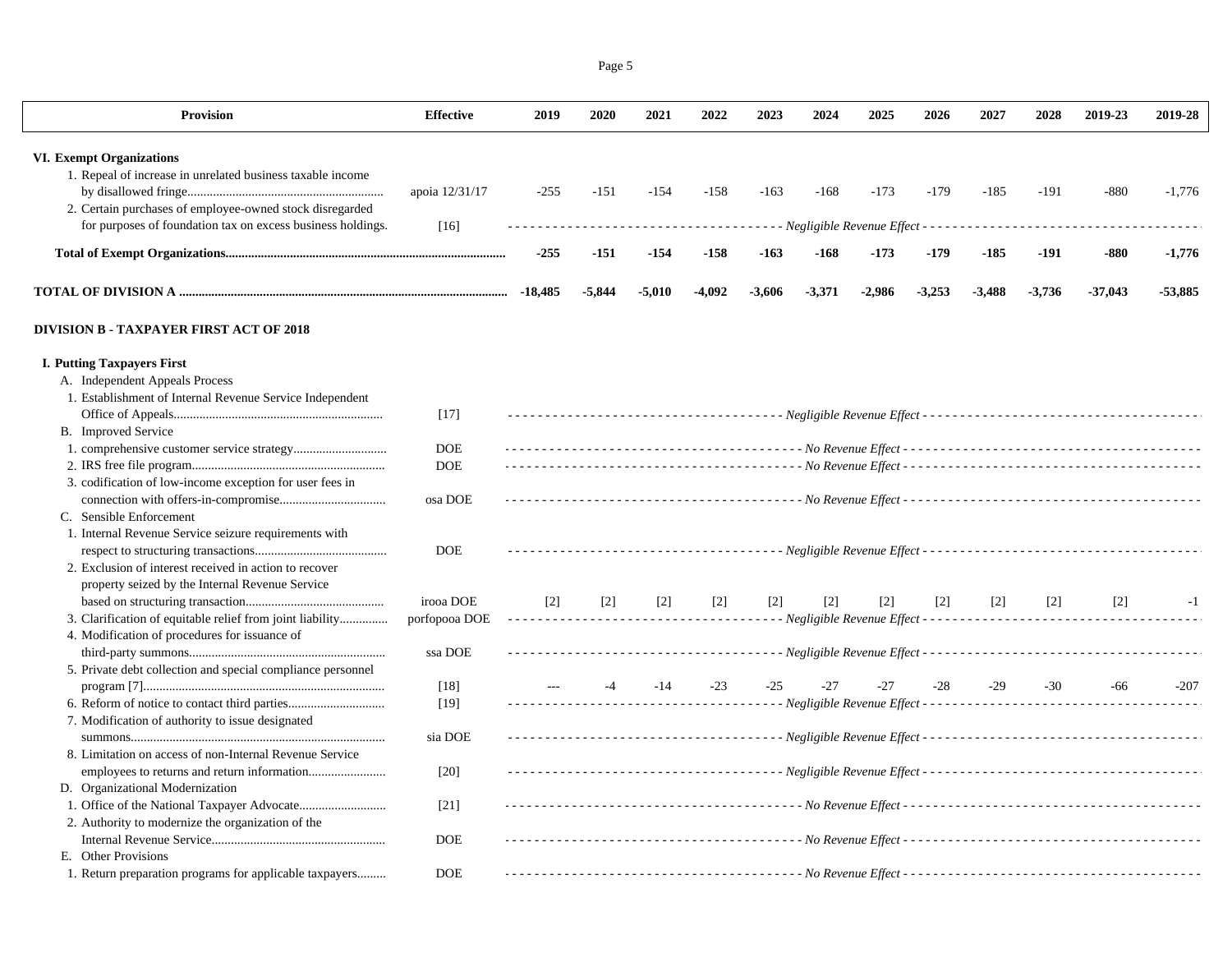| Page 6 |  |
|--------|--|
|        |  |

| Provision                                                                                                             | <b>Effective</b> | 2019  | 2020  | 2021  | 2022  | 2023  | 2024  | 2025  | 2026  | 2027  | 2028  | 2019-23 | 2019-28 |
|-----------------------------------------------------------------------------------------------------------------------|------------------|-------|-------|-------|-------|-------|-------|-------|-------|-------|-------|---------|---------|
| 2. Provision of information regarding low-income taxpayer                                                             |                  |       |       |       |       |       |       |       |       |       |       |         |         |
|                                                                                                                       | <b>DOE</b>       |       |       |       |       |       |       |       |       |       |       |         |         |
| 3. Notice from IRS regarding closure of taxpayer assistance                                                           |                  |       |       |       |       |       |       |       |       |       |       |         |         |
|                                                                                                                       | <b>DOE</b>       |       |       |       |       |       |       |       |       |       |       |         |         |
| 4. Rules for seizure and sale of perishable goods restricted to                                                       |                  |       |       |       |       |       |       |       |       |       |       |         |         |
|                                                                                                                       | psa DOE          |       |       |       |       |       |       |       |       |       |       |         |         |
|                                                                                                                       | $[22]$           |       |       |       |       |       |       |       |       |       |       |         |         |
|                                                                                                                       | <b>DOE</b>       |       |       |       |       |       |       |       |       |       |       |         |         |
|                                                                                                                       | <b>DOE</b>       |       |       |       |       |       |       |       |       |       |       |         |         |
|                                                                                                                       |                  | $[2]$ | -4    | $-14$ | $-23$ | $-25$ | $-27$ | $-27$ | -28   | $-29$ | $-30$ | -66     | $-208$  |
| <b>II. 21st Century IRS</b>                                                                                           |                  |       |       |       |       |       |       |       |       |       |       |         |         |
| A. Cyber Security and Identity Protection                                                                             |                  |       |       |       |       |       |       |       |       |       |       |         |         |
| 1. Public-private partnership to address identity theft                                                               | <b>DOE</b>       |       |       |       |       |       |       |       |       |       |       |         |         |
| 2. Recommendations of Electronic Tax Administration                                                                   |                  |       |       |       |       |       |       |       |       |       |       |         |         |
| Advisory Committee regarding identity theft refund                                                                    |                  |       |       |       |       |       |       |       |       |       |       |         |         |
|                                                                                                                       | <b>DOE</b>       |       |       |       |       |       |       |       |       |       |       |         |         |
|                                                                                                                       | <b>DOE</b>       |       |       |       |       |       |       |       |       |       |       |         |         |
| 4. Compliance by contractors with confidentiality                                                                     |                  |       |       |       |       |       |       |       |       |       |       |         |         |
|                                                                                                                       | dma 12/31/22     |       |       |       |       |       |       |       |       |       |       |         |         |
|                                                                                                                       | <b>DOE</b>       |       |       |       |       |       |       |       |       |       |       |         |         |
| 6. Identity protection personal identification numbers                                                                | $DOE$            |       |       |       |       |       |       |       |       |       |       |         |         |
| 7. Single point of contact for tax-related identity theft victims.                                                    | <b>DOE</b>       |       |       |       |       |       |       |       |       |       |       |         |         |
|                                                                                                                       | Dma DOE          |       |       |       |       |       |       |       |       |       |       |         |         |
| 9. Guidelines for stolen identity refund fraud cases                                                                  | $[23]$           |       |       |       |       |       |       |       |       |       |       |         |         |
| 10. Increased penalty for improper disclosure or use of                                                               |                  |       |       |       |       |       |       |       |       |       |       |         |         |
|                                                                                                                       | douo/a DOE       | $[1]$ | $[1]$ | $[1]$ | $[1]$ | $[1]$ | $[1]$ | $[1]$ | $[1]$ | $[1]$ | $[1]$ | $[1]$   | $[1]$   |
| B. Development of Information Technology                                                                              |                  |       |       |       |       |       |       |       |       |       |       |         |         |
| 1. Management of Internal Revenue Service                                                                             |                  |       |       |       |       |       |       |       |       |       |       |         |         |
|                                                                                                                       | $[24]$           |       |       |       |       |       |       |       |       |       |       |         |         |
|                                                                                                                       | $[25]$           |       |       |       |       |       |       |       |       |       |       |         |         |
|                                                                                                                       | <b>DOE</b>       |       |       |       |       |       |       |       |       |       |       |         |         |
| 4. Streamlined critical pay authority for information                                                                 |                  |       |       |       |       |       |       |       |       |       |       |         |         |
|                                                                                                                       | <b>DOE</b>       |       |       |       |       |       |       |       |       |       |       |         |         |
|                                                                                                                       |                  |       |       |       |       |       |       |       |       |       |       |         |         |
| C. Modernization of Consent-Based Income Verification System<br>1. Disclosure of taxpayer information for third-party |                  |       |       |       |       |       |       |       |       |       |       |         |         |
|                                                                                                                       |                  |       |       |       |       |       |       |       |       |       |       |         |         |
|                                                                                                                       | <b>DOE</b>       |       |       |       |       |       |       |       |       |       |       |         |         |
| 2. Limit redisclosures and uses of consent-based                                                                      |                  |       |       |       |       |       |       |       |       |       |       |         |         |
|                                                                                                                       | dma DOE          |       |       |       |       |       |       |       |       |       |       |         |         |
| D. Expanded Use of Electronic Systems                                                                                 |                  |       |       |       |       |       |       |       |       |       |       |         |         |
|                                                                                                                       | <b>DOE</b>       |       |       |       |       |       |       |       |       |       |       |         |         |
| 2. Uniform standards for the use of electronic signatures                                                             |                  |       |       |       |       |       |       |       |       |       |       |         |         |
|                                                                                                                       | <b>DOE</b>       |       |       |       |       |       |       |       |       |       |       |         |         |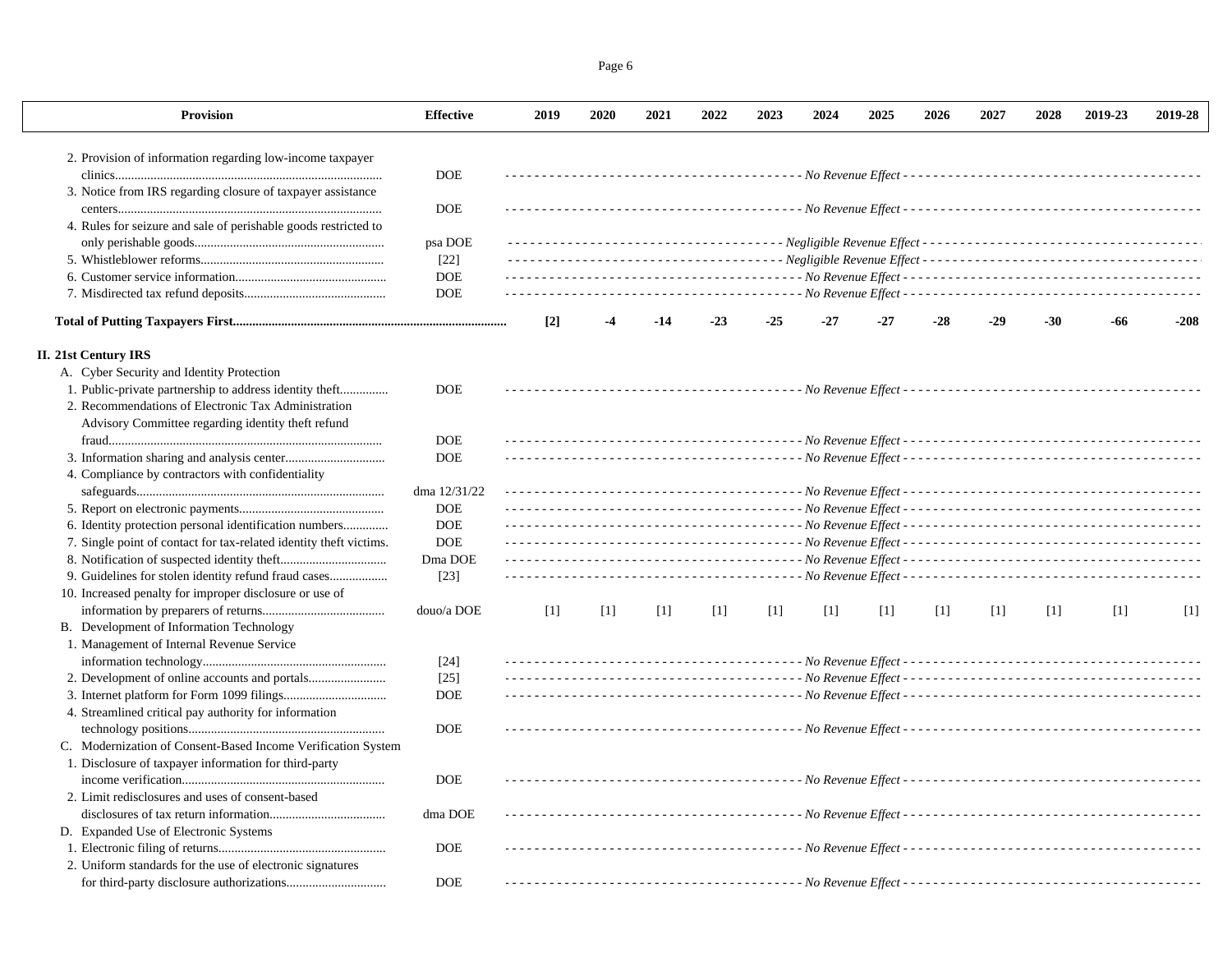| <b>Provision</b>                                               | <b>Effective</b> | 2019      | 2020     | 2021     | 2022     | 2023     | 2024     | 2025              | 2026              | 2027     | 2028     | 2019-23           | 2019-28   |
|----------------------------------------------------------------|------------------|-----------|----------|----------|----------|----------|----------|-------------------|-------------------|----------|----------|-------------------|-----------|
|                                                                | <b>DOE</b>       | $[1]$     | $[1]$    | $[1]$    | [1]      | $[1]$    | $[1]$    | $[1]$             | $[1]$             | $[1]$    | $[1]$    | $\lceil 1 \rceil$ | $[1]$     |
| 4. Requirement that electronically prepared paper returns      |                  |           |          |          |          |          |          |                   |                   |          |          |                   |           |
|                                                                | $[26]$           |           |          |          |          |          |          |                   |                   |          |          |                   |           |
| 5. Authentication of users of electronic services account      | 180da DOE        |           |          |          |          |          |          |                   |                   |          |          |                   |           |
| E. Other Provisions                                            |                  |           |          |          |          |          |          |                   |                   |          |          |                   |           |
| 1. Repeal of provision regarding certain tax compliance        |                  |           |          |          |          |          |          |                   |                   |          |          |                   |           |
|                                                                | <b>DOE</b>       |           |          |          |          |          |          |                   |                   |          |          |                   |           |
|                                                                | <b>DOE</b>       |           |          |          |          |          |          |                   |                   |          |          |                   |           |
|                                                                |                  | $[1]$     | $[1]$    | $[1]$    | $[1]$    | $[1]$    | $[1]$    | $\lceil 1 \rceil$ | $\lceil 1 \rceil$ | $[1]$    | $[1]$    | $[1]$             | $[1]$     |
| <b>III. Miscellaneous Provisions</b>                           |                  |           |          |          |          |          |          |                   |                   |          |          |                   |           |
| A. Reform of Laws Governing Internal Revenue Service           |                  |           |          |          |          |          |          |                   |                   |          |          |                   |           |
| Employees                                                      |                  |           |          |          |          |          |          |                   |                   |          |          |                   |           |
|                                                                | <b>DOE</b>       |           |          |          |          |          |          |                   |                   |          |          |                   |           |
| 2. Prohibition on rehiring any employee of the Internal        |                  |           |          |          |          |          |          |                   |                   |          |          |                   |           |
| Revenue Service who was involuntarily separated from           |                  |           |          |          |          |          |          |                   |                   |          |          |                   |           |
|                                                                | $[27]$           |           |          |          |          |          |          |                   |                   |          |          |                   |           |
| 3. Notification of unauthorized inspection or disclosure of    |                  |           |          |          |          |          |          |                   |                   |          |          |                   |           |
|                                                                | $[28]$           |           |          |          |          |          |          |                   |                   |          |          |                   |           |
| B. Provisions Relating to Exempt Organizations                 |                  |           |          |          |          |          |          |                   |                   |          |          |                   |           |
|                                                                |                  |           |          |          |          |          |          |                   |                   |          |          |                   |           |
| 2. Notice required before revocation of tax exempt status for  |                  |           |          |          |          |          |          |                   |                   |          |          |                   |           |
|                                                                | $[29]$           |           |          |          |          |          |          |                   |                   |          |          |                   |           |
| C. Tax Court                                                   |                  |           |          |          |          |          |          |                   |                   |          |          |                   |           |
| 1. Disqualification of judge or magistrate judge of the        |                  |           |          |          |          |          |          |                   |                   |          |          |                   |           |
|                                                                | <b>DOE</b>       |           |          |          |          |          |          |                   |                   |          |          |                   |           |
|                                                                | <b>DOE</b>       |           |          |          |          |          |          |                   |                   |          |          |                   |           |
| 3. Title of special trial judge changed to magistrate judge of |                  |           |          |          |          |          |          |                   |                   |          |          |                   |           |
|                                                                | <b>DOE</b>       |           |          |          |          |          |          |                   |                   |          |          |                   |           |
| 4. Repeal of deadwood related to Board of Tax Appeals          | <b>DOE</b>       |           |          |          |          |          |          |                   |                   |          |          |                   |           |
|                                                                |                  | $[30]$    | $[30]$   | $[30]$   | $[30]$   | $[30]$   | $[30]$   | [30]              | $[30]$            | $[30]$   | $[30]$   | [30]              | $[30]$    |
|                                                                |                  | $[30]$    | $-4$     | $-14$    | $-23$    | $-25$    | $-27$    | $-27$             | $-28$             | $-29$    | $-30$    | -66               | $-208$    |
|                                                                |                  | $-18,485$ | $-5,848$ | $-5,024$ | $-4,115$ | $-3,631$ | $-3,398$ | $-3,013$          | $-3,281$          | $-3,517$ | $-3,766$ | $-37,109$         | $-54,093$ |
| Loint Committee on Tavation                                    |                  |           |          |          |          |          |          |                   |                   |          |          |                   |           |

Joint Committee on Taxation --------------------------------------

NOTE: Details may not add to totals due to rounding.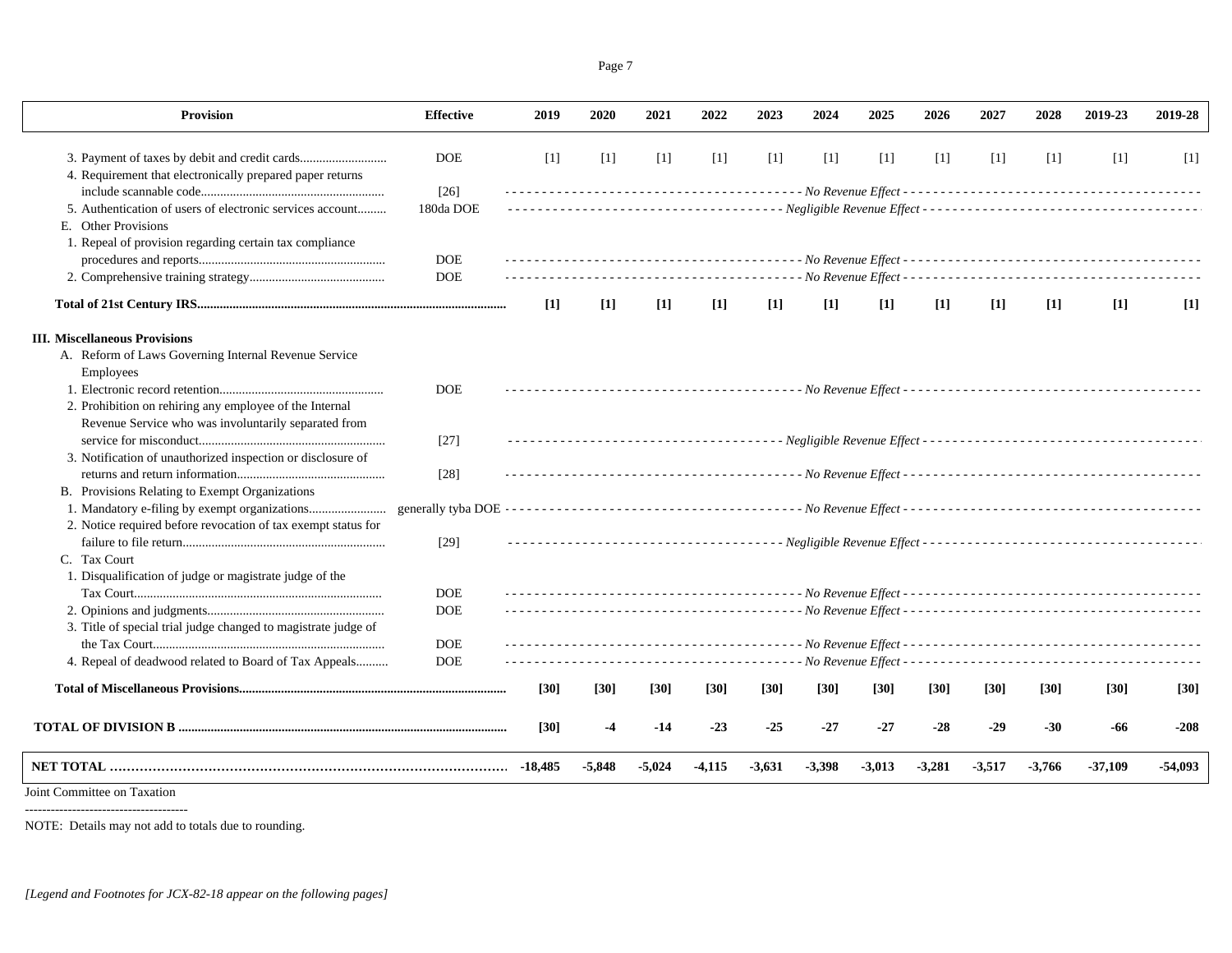**Legend and Footnotes for JCX-82-18:**

- Legend for "Effective" column: apoaa = amounts paid or accrued after **first** extended by  $\sum_{n=1}^{\infty}$  first calendar month beginning after **psa** = property seized after epoid = expenditures paid or incurred during ppa = property purchased after
	- apoia = amounts paid or incurred after example after Federally declared disasters declared after pyba = plan years beginning after bibo/a = bonds issued before, on, or after fpa = fuel produced after sa = sales after sa = sales after sa = sales after cmf = contributions made for fsoua = fuel sold or used after sia = summonses issued after sia = summonses issued after cpa = coal produced after haa = homes acquired after has acquired after ssa = summonses served after ssa = summonses served after da = dispositions after irooa = interest received on or after interest received on or after ppisa = property placed in service after dma = disclosures made after tyba = taxable years beginning after tyba = taxable years beginning after Dma = determinations made after example after osa = offers submitted after types = taxable years ending after tyea = taxable years ending after DOE = date of enactment vaa = vehicles acquired after part = plans adopted for vaa = vehicles acquired after doia = discharge of indebtedness after examples after pca = productions commencing after ybbo/a = years beginning before, on, or after douo/a = disclosures or uses on or after example por toponoo = petitions or requests filed or pending on or after 180 days after 180 days after
- 

### [1] Gain of less than \$500,000.

[2] Loss of less than \$500,000.

- [3] The term "Hurricane Florence disaster zone" means that portion of the Hurricane Florence disaster area determined by the President to warrant individual or individual and public assistance from the Federal Government under the Robert T. Stafford Disaster Relief and Emergency Assistance Act by reason of Hurricane Florence. The term "Hurricane Florence disaster area" means an area with respect to which a major disaster has been declared by the President before November 26, 2018, under section 401 of such Act by reason of Hurricane Florence.
	- The term "Hurricane Michael disaster zone" means that portion of the Hurricane Michael disaster area determined by the President to warrant individual or individual and public assistance from the Federal Government under the Robert T. Stafford Disaster Relief and Emergency Assistance Act by reason of Hurricane Michael. The term "Hurricane Michael disaster area" means an area with respect to which a major disaster has been declared by the President before November 26, 2018, under section 401 of such Act by reason of Hurricane Michael.
	- The term "Typhoon Mangkhut disaster zone" means that portion of the Typhoon Mangkhut disaster area determined by the President to warrant individual or individual and public assistance from the Federal Government under the Robert T. Stafford Disaster Relief and Emergency Assistance Act by reason of Typhoon Mangkhut. The term "Typhoon Mangkhut disaster area" means an area with respect to which a major disaster has been declared by the President before November 26, 2018, under section 401 of such Act by reason of Typhoon Mangkhut.
	- The term "Typhoon Yutu disaster zone" means that portion of the Typhoon Yutu disaster area determined by the President to warrant individual or individual and public assistance from the Federal Government under the Robert T. Stafford Disaster Relief and Emergency Assistance Act by reason of Typhoon Yutu. The term "Typhoon Yutu disaster area" means an area with respect to which a major disaster has been declared by the President before November 26, 2018, under section 401 of such Act by reason of Typhoon Yutu.
	- The term "Mendocino wildfire disaster zone" means that portion of the Mendocino wildfire disaster area determined by the President to warrant individual or individual and public assistance from the Federal Government under the Robert T. Stafford Disaster Relief and Emergency Assistance Act by reason of the wildfire in California commonly known as the Mendocino wildfire of 2018 (which is deemed to include the wildfire in California commonly known as "Mendocino wildfire disaster area" means an area with respect to which between August 4, 2018, and November 26, 2018, a major disaster has been declared by the President under section 401 of such Act by reason of the wildfire in California commonly known as the Mendocino wildfire of 2018 (which is deemed to include the wildfire in California commonly known as the Carr wildfire of 2018).
	- The term "Camp and Woolsey wildfire disaster zone" means that portion of the Camp and Woolsey wildfire disaster area determined by the President to warrant individual or individual and public assistance from the Federal Government under the Robert T. Stafford Disaster Relief and Emergency Assistance Act by reason of the wildfire in California commonly known as the Camp and Woolsey wildfires of 2018 (including the Hill wildfire of 2018). The term "Camp and Woolsey wildfire disaster area" means an area with respect to which between November 12, 2018, and November 26, 2018, a major disaster has been declared by the President under section 401 of such Act by reason of the wildfires in California commonly known as the Camp and Woolsey wildfires of 2018 (including the Hill wildfire of 2018).
	- The term "Kilauea volcanic eruption and earthquake disaster zone" means that portion of the Kilauea volcanic eruption and earthquake disaster area determined by the President to warrant individual or individual and public assistance from the Federal Government under the Robert T. Stafford Disaster Relief and Emergency Assistance Act by reason of the Kilauea volcanic eruption or earthquakes occurring in Hawaii during the period beginning on May 3, 2018, and ending on August 17, 2018. The term "Kilauea volcanic eruption and earthquake disaster area" means an area with respect to which between May 11, 2018, and November 26, 2018, a major disaster has been declared by the President under section 401 of such Act by reason of the Kilauea volcanic eruption or earthquakes occurring in Hawaii during the period beginning on May 3, 2018, and ending on August 17, 2018.

*[Footnotes for JCX-82-18 continue on the following pages]*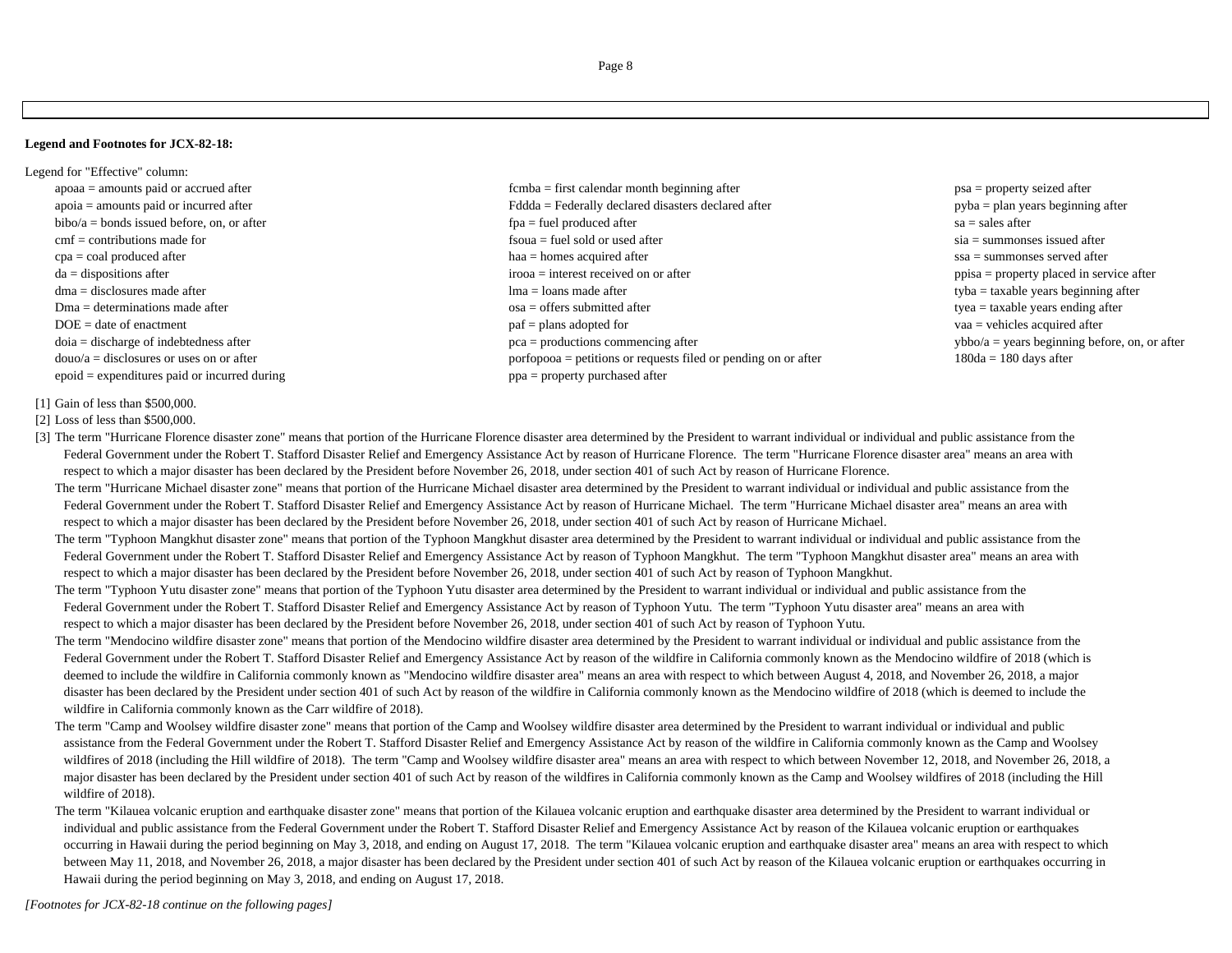#### **Footnotes for JCX-82-18 continued:**

# [3] Continued:

| The term "Hawaii severe storms, flooding, landslides, and mudslides disaster zone" means that portion of the Hawaii severe storms, flooding, landslides, and mudslides disaster area determined by the    |               |       |       |                   |        |        |        |        |        |          |         |          |
|-----------------------------------------------------------------------------------------------------------------------------------------------------------------------------------------------------------|---------------|-------|-------|-------------------|--------|--------|--------|--------|--------|----------|---------|----------|
| President to warrant individual or individual and public assistance from the Federal Government under the Robert T. Stafford Disaster Relief and Emergency Assistance Act by reason of the severe storms, |               |       |       |                   |        |        |        |        |        |          |         |          |
| flooding, landslides, or mudslides occurring in Hawaii during the period beginning on April 13, 2018, and ending on April 16, 2018. The term "Hawaii severe storms, flooding, landslides, and mudslides   |               |       |       |                   |        |        |        |        |        |          |         |          |
| disaster area" means an area with respect to which between May 8, 2018, and November 26, 2018, a major disaster has been declared by the President under section 401 of such Act by reason of the         |               |       |       |                   |        |        |        |        |        |          |         |          |
| severe storms, flooding, landslides, or mudslides occurring in Hawaii during the period beginning on April 13, 2018, and ending on April 16, 2018.                                                        |               |       |       |                   |        |        |        |        |        |          |         |          |
| [4] For employers affected by Hurricane Florence, effective for wages paid or incurred from September 7, 2018, and before January 1, 2019.                                                                |               |       |       |                   |        |        |        |        |        |          |         |          |
| For employers affected by Hurricane Michael, effective for wages paid or incurred from October 7, 2018, and before January 1, 2019.                                                                       |               |       |       |                   |        |        |        |        |        |          |         |          |
| For employers affected by Typhoon Mangkhut, effective for wages paid or incurred from September 10, 2018, and before January 1, 2019.                                                                     |               |       |       |                   |        |        |        |        |        |          |         |          |
| For employers affected by Typhoon Yutu, effective for wages paid or incurred from October 24, 2018, and before January 1, 2019.                                                                           |               |       |       |                   |        |        |        |        |        |          |         |          |
| For employers affected by the Mendocino wildfire, generally effective for wages paid or incurred from July 23, 2018, and before January 1, 2019.                                                          |               |       |       |                   |        |        |        |        |        |          |         |          |
| For employers affected by the Camp and Woolsey wildfires, generally effective for wages paid or incurred from November 8, 2018, and before January 1, 2019.                                               |               |       |       |                   |        |        |        |        |        |          |         |          |
| For employers affected by the Kilauea volcanic eruption and earthquakes, generally effective for wages paid or incurred from May 3, 2018, and before January 1, 2019.                                     |               |       |       |                   |        |        |        |        |        |          |         |          |
| For employers affected by the Hawaii severe storms, flooding, landslides, and mudslides, effective for wages paid or incurred from April 13, 2018, and before January 1, 2019.                            |               |       |       |                   |        |        |        |        |        |          |         |          |
| [5] Effective for contributions made during the period beginning on April 13, 2018, and ending on December 31, 2018.                                                                                      |               |       |       |                   |        |        |        |        |        |          |         |          |
| [6] For Hurricane Florence disaster area, effective for losses arising on or after September 7, 2018.                                                                                                     |               |       |       |                   |        |        |        |        |        |          |         |          |
| For Hurricane Michael disaster area, effective for losses arising on or after October 7, 2018.                                                                                                            |               |       |       |                   |        |        |        |        |        |          |         |          |
| For Typhoon Mangkhut disaster area, effective for losses arising on or after September 10, 2018.                                                                                                          |               |       |       |                   |        |        |        |        |        |          |         |          |
| For Typhoon Yutu disaster area, effective for losses arising on or after October 24, 2018.                                                                                                                |               |       |       |                   |        |        |        |        |        |          |         |          |
| For the Mendocino wildfire disaster area, effective for losses arising on or after July 23, 2018.                                                                                                         |               |       |       |                   |        |        |        |        |        |          |         |          |
| For the Camp and Woolsey wildfires disaster area, effective for losses arising on or after November 8, 2018.                                                                                              |               |       |       |                   |        |        |        |        |        |          |         |          |
| For the Kilauea volcanic eruption and earthquakes disaster area, effective for losses arising on or after May 3, 2018.                                                                                    |               |       |       |                   |        |        |        |        |        |          |         |          |
| For the Hawaii severe storms, flooding, landslides, and mudslides disaster area, effective for losses arising on or after April 13, 2018.                                                                 |               |       |       |                   |        |        |        |        |        |          |         |          |
| [7] Estimate includes the following outlay effects:                                                                                                                                                       | 2019          | 2020  | 2021  | 2022              | 2023   | 2024   | 2025   | 2026   | 2027   | 2028     | 2019-23 | 2019-28  |
| Special rule for determining earned income for purposes of the earned income                                                                                                                              |               |       |       |                   |        |        |        |        |        |          |         |          |
|                                                                                                                                                                                                           | 187           | 47    | $--$  | $\qquad \qquad -$ | $---$  | $---$  | $---$  | $---$  | $---$  | $\cdots$ | 233     | 233      |
|                                                                                                                                                                                                           | 115           | 121   | 126   | 131               | 136    | 141    | 147    | 152    | 153    | 154      | 629     | 1,376    |
|                                                                                                                                                                                                           | $\sim$ $\sim$ | $-4$  | $-14$ | $-23$             | $-25$  | $-27$  | $-27$  | $-28$  | $-29$  | $-30$    | -66     | $-207$   |
| [8] In the case of a qualified Florence individual, effective for taxable years including September 7, 2018.                                                                                              |               |       |       |                   |        |        |        |        |        |          |         |          |
| In the case of a qualified Michael individual, effective for taxable years including October 7, 2018.                                                                                                     |               |       |       |                   |        |        |        |        |        |          |         |          |
| In the case of a qualified Mangkhut individual, effective for taxable years including September 10, 2018.                                                                                                 |               |       |       |                   |        |        |        |        |        |          |         |          |
| In the case of a qualified Yutu individual, effective for taxable years including October 24, 2018.                                                                                                       |               |       |       |                   |        |        |        |        |        |          |         |          |
| In the case of a qualified Mendocino individual, effective for taxable years including any portion of the period from July 23, 2018, to September 19, 2018.                                               |               |       |       |                   |        |        |        |        |        |          |         |          |
| In the case of a qualified Camp and Woolsey individual, effective for taxable years including any portion of the period from November 8, 2018, to November 30, 2018.                                      |               |       |       |                   |        |        |        |        |        |          |         |          |
| In the case of a qualified Kilauea individual, effective for taxable years including any portion of the period from May 3, 2018, to August 17, 2018.                                                      |               |       |       |                   |        |        |        |        |        |          |         |          |
| In the case of a qualified Hawaii individual, effective for taxable years including April 13, 2018.                                                                                                       |               |       |       |                   |        |        |        |        |        |          |         |          |
| [9] Estimate includes the following budget effects:                                                                                                                                                       | 2019          | 2020  | 2021  | 2022              | 2023   | 2024   | 2025   | 2026   | 2027   | 2028     | 2019-23 | 2019-28  |
|                                                                                                                                                                                                           | $-17$         | $-21$ | $-89$ | $-194$            | $-301$ | $-411$ | $-524$ | $-694$ | $-710$ | $-727$   | $-621$  | $-3,688$ |
|                                                                                                                                                                                                           | $-16$         | $-19$ | $-82$ | $-178$            | $-276$ | $-378$ | $-482$ | $-643$ | $-659$ | $-676$   | $-571$  | $-3,409$ |
|                                                                                                                                                                                                           | $-1$          | $-2$  | $-7$  | $-16$             | $-25$  | $-33$  | $-42$  | $-51$  | $-51$  | $-51$    | $-51$   | $-279$   |
| the contract of the contract of the contract of the contract of the contract of the contract of the contract of                                                                                           |               |       |       |                   |        |        |        |        |        |          |         |          |

[10] Effective for distributions required to be made in calendar years that begin more than 120 days after date of enactment.

[11] Estimate provided by the Congressional Budget Office.